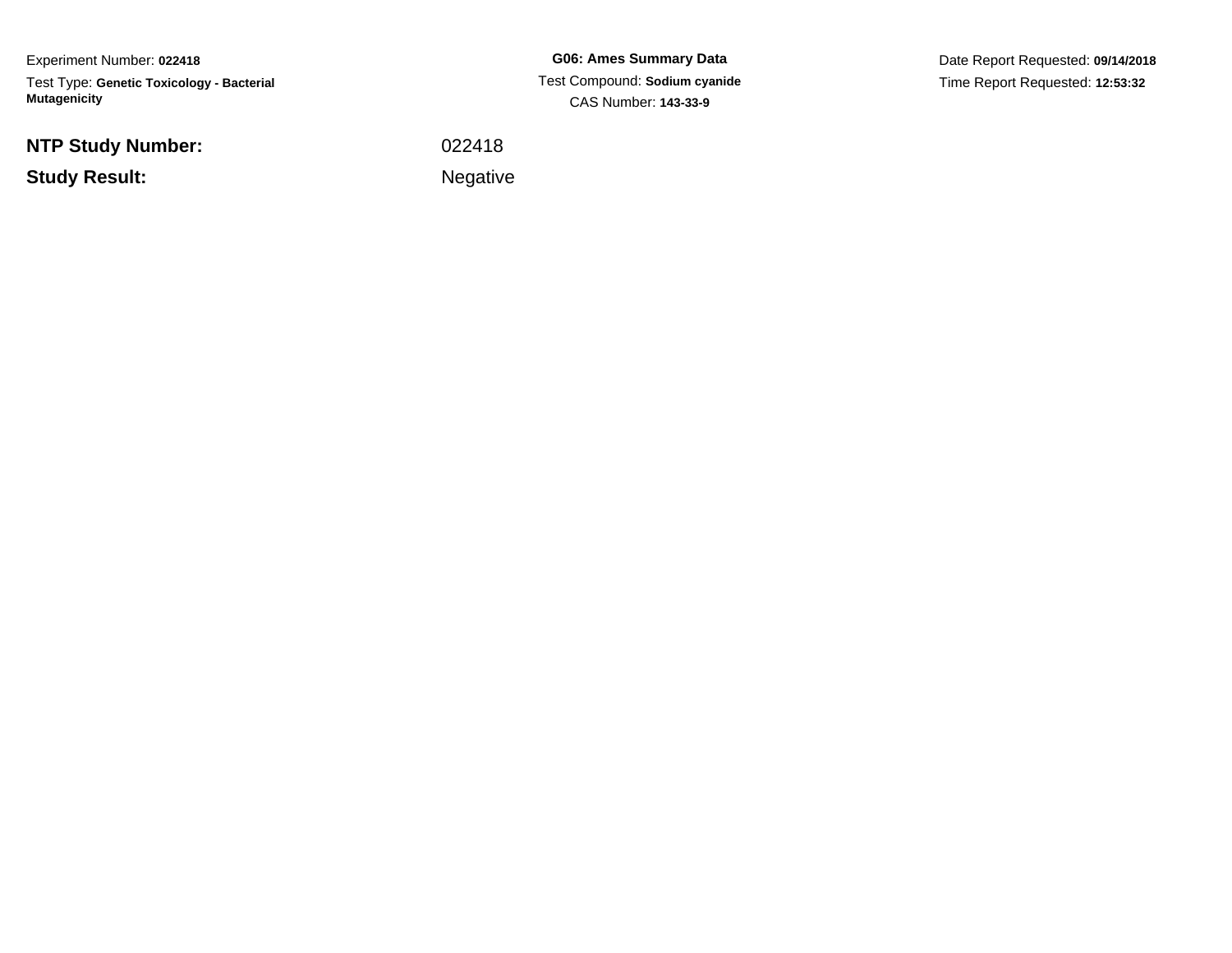| Experiment Number: 022418                                        |                   | <b>G06: Ames Summary Data</b>                         |                   | Date Report Requested: 09/14/2018 |                                 |  |  |
|------------------------------------------------------------------|-------------------|-------------------------------------------------------|-------------------|-----------------------------------|---------------------------------|--|--|
| Test Type: Genetic Toxicology - Bacterial<br><b>Mutagenicity</b> |                   | Test Compound: Sodium cyanide<br>CAS Number: 143-33-9 |                   |                                   | Time Report Requested: 12:53:32 |  |  |
|                                                                  |                   | Strain: TA100                                         |                   |                                   |                                 |  |  |
| Dose (ug/Plate)                                                  | <b>Without S9</b> | <b>Without S9</b>                                     | <b>Without S9</b> | <b>With 10% Rat S9</b>            | <b>With 30% Rat S9</b>          |  |  |
| Vehicle Control <sup>1</sup>                                     | $103 \pm 1.5$     | $89 \pm 6.2$                                          | $92 \pm 3.5$      | $86 \pm 6.9$                      | $116 \pm 3.5$                   |  |  |
| 1.0                                                              | $89 \pm 9.8$      |                                                       | $104 \pm 4.5$     |                                   | $121 \pm 4.5$                   |  |  |
| 3.3                                                              | $108 \pm 1.2$     | $83 \pm 9.4$                                          | $89 \pm 4.6$      | $94 \pm 1.7$                      | $120 \pm 6.0$                   |  |  |
| 10.0                                                             | $101 \pm 1.5$     | $82 \pm 9.0$                                          | $108 \pm 3.7$     | $116 \pm 4.6$                     | $133 \pm 10.3$                  |  |  |
| 33.0                                                             | $103 \pm 6.6$     | $91 \pm 8.6$                                          | $85 \pm 1.2$      | $107 \pm 12.6$                    | $121 \pm 6.0$                   |  |  |
| 100.0                                                            | $101 \pm 7.8$     | $3 \pm 2.5$                                           | $96 \pm 2.9$      | $80 \pm 6.6$                      | $122 \pm 12.4$                  |  |  |
| 333.0                                                            |                   | 0 ± 0.0                                               |                   | $12 \pm 4.4$                      |                                 |  |  |
| <b>Trial Summary</b>                                             | Negative          | Negative                                              | Negative          | Negative                          | Negative                        |  |  |
| Positive Control <sup>2</sup>                                    |                   |                                                       |                   |                                   |                                 |  |  |
| Positive Control <sup>3</sup>                                    | $415 \pm 31.5$    | $348 \pm 15.5$                                        | $644 \pm 59.0$    |                                   |                                 |  |  |
| Positive Control <sup>4</sup>                                    |                   |                                                       |                   | $1125 \pm 21.5$                   |                                 |  |  |
| Positive Control <sup>5</sup>                                    |                   |                                                       |                   |                                   |                                 |  |  |

Positive Control<sup>6</sup>

 $^{6}$  b and the set of the set of the set of the set of the set of the set of the set of the set of the 45.9  $\,$ 

and a  $\overline{\phantom{0}}$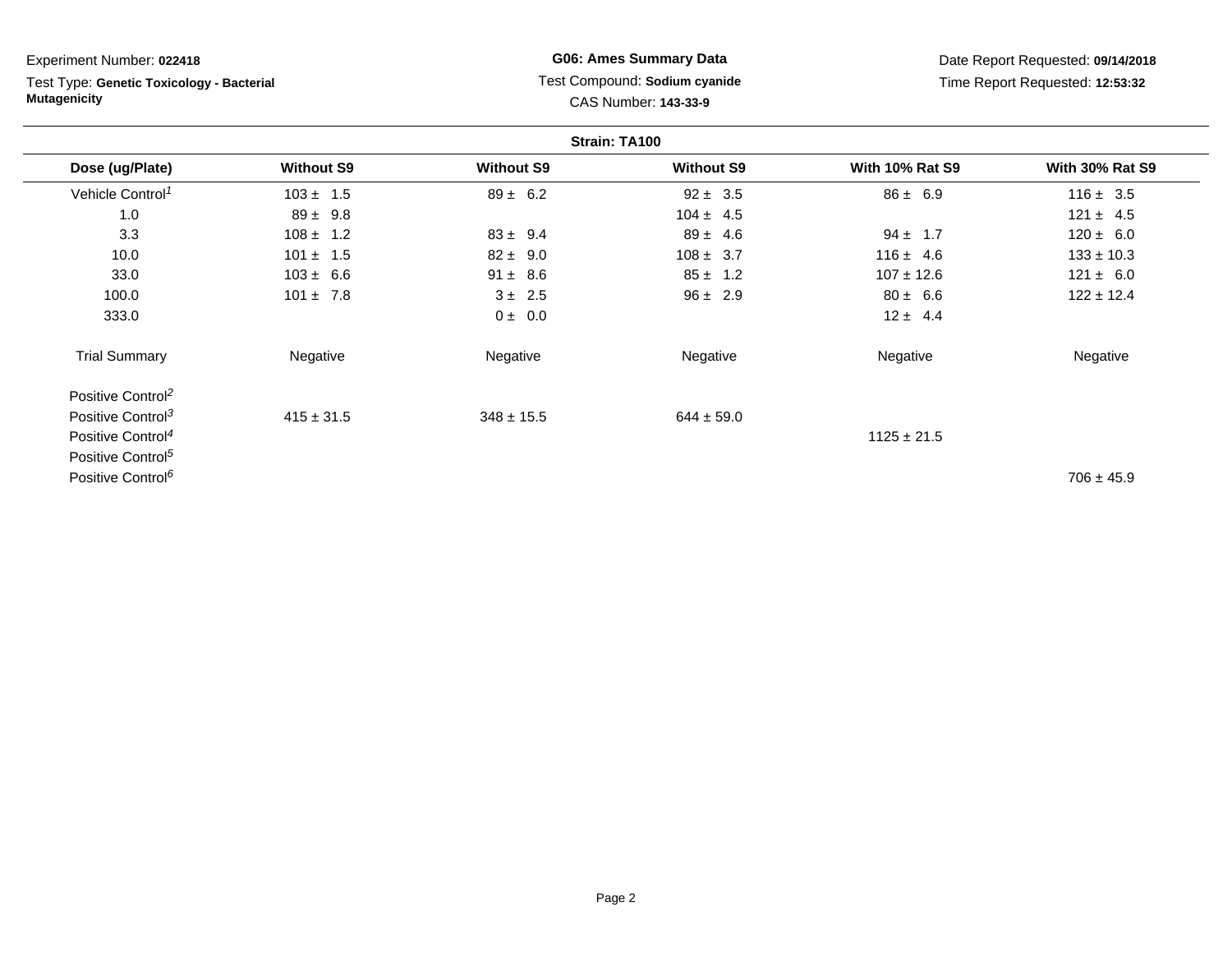Test Type: **Genetic Toxicology - Bacterial Mutagenicity**

### **G06: Ames Summary Data** Test Compound: **Sodium cyanide**CAS Number: **143-33-9**

|                               |                     | Strain: TA100       |
|-------------------------------|---------------------|---------------------|
| Dose (ug/Plate)               | With 10% Hamster S9 | With 30% Hamster S9 |
| Vehicle Control <sup>1</sup>  | $107 \pm 9.3$       | $108 \pm 1.2$       |
| 1.0                           |                     | $108 \pm 5.5$       |
| 3.3                           | $104 \pm 7.0$       | $111 \pm 3.8$       |
| 10.0                          | $114 \pm 6.1$       | $117 \pm 10.0$      |
| 33.0                          | $99 \pm 11.0$       | $108 \pm 4.3$       |
| 100.0                         | $79 \pm 9.5$        | $115 \pm 6.0$       |
| 333.0                         | $1 \pm 0.7$         |                     |
| <b>Trial Summary</b>          | Negative            | Negative            |
| Positive Control <sup>2</sup> | $719 \pm 25.7$      |                     |
| Positive Control <sup>3</sup> |                     |                     |
| Positive Control <sup>4</sup> |                     |                     |
| Positive Control <sup>5</sup> |                     | $448 \pm 41.5$      |
| Positive Control <sup>6</sup> |                     |                     |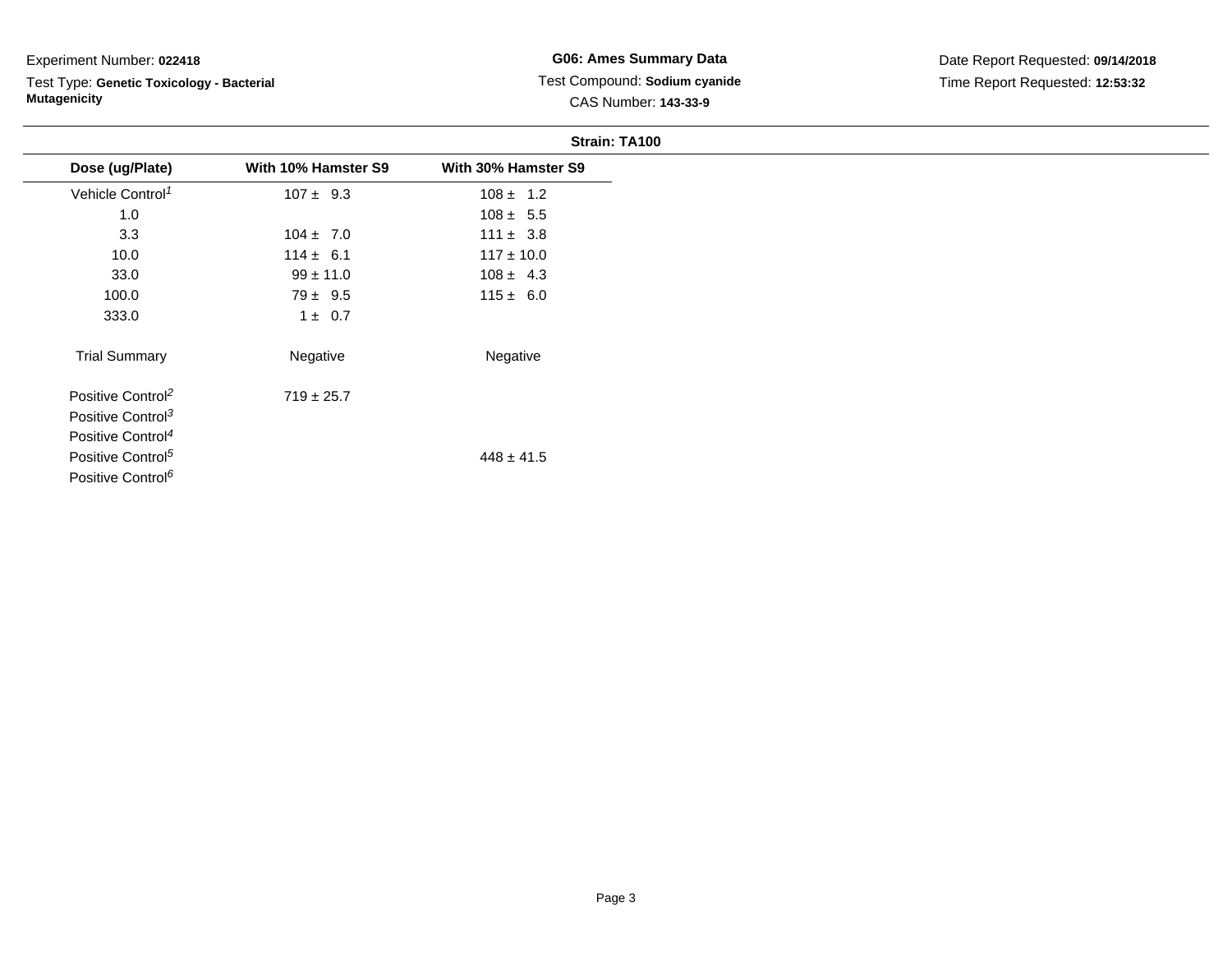Test Type: **Genetic Toxicology - Bacterial Mutagenicity**

**G06: Ames Summary Data** Test Compound: **Sodium cyanide**CAS Number: **143-33-9**

| Strain: TA1535                                                 |                   |                   |                        |                        |                     |  |
|----------------------------------------------------------------|-------------------|-------------------|------------------------|------------------------|---------------------|--|
| Dose (ug/Plate)                                                | <b>Without S9</b> | <b>Without S9</b> | <b>With 10% Rat S9</b> | <b>With 30% Rat S9</b> | With 10% Hamster S9 |  |
| Vehicle Control <sup>1</sup>                                   | $14 \pm 2.3$      | $10 \pm 1.5$      | $11 \pm 0.7$           | $13 \pm 2.8$           | $13 \pm 0.3$        |  |
| 1.0                                                            | $14 \pm 0.3$      |                   |                        | $14 \pm 2.5$           |                     |  |
| 3.3                                                            | $14 \pm 0.6$      | $9 \pm 0.7$       | $10 \pm 2.1$           | $14 \pm 1.2$           | $9 \pm 2.1$         |  |
| 10.0                                                           | $9 \pm 1.2$       | $7 \pm 1.8$       | $8 \pm 1.5$            | $14 \pm 2.4$           | $13 \pm 2.6$        |  |
| 33.0                                                           | $12 \pm 0.9$      | $4 \pm 0.7$       | $7 \pm 2.6$            | $16 \pm 1.0$           | $12 \pm 2.7$        |  |
| 100.0                                                          | $12 \pm 2.3$      | $3 \pm 0.7$       | $8 \pm 1.2$            | $18 \pm 1.2$           | $11 \pm 2.8$        |  |
| 333.0                                                          |                   | 0 ± 0.0           | $3 \pm 1.5$            |                        | $4 \pm 1.7$         |  |
| <b>Trial Summary</b>                                           | Negative          | Negative          | Negative               | Negative               | Negative            |  |
| Positive Control <sup>3</sup><br>Positive Control <sup>5</sup> | $516 \pm 8.2$     | $200 \pm 6.5$     |                        |                        |                     |  |
| Positive Control <sup>6</sup>                                  |                   |                   | $141 \pm 6.1$          | $178 \pm 6.6$          | $80 \pm 0.9$        |  |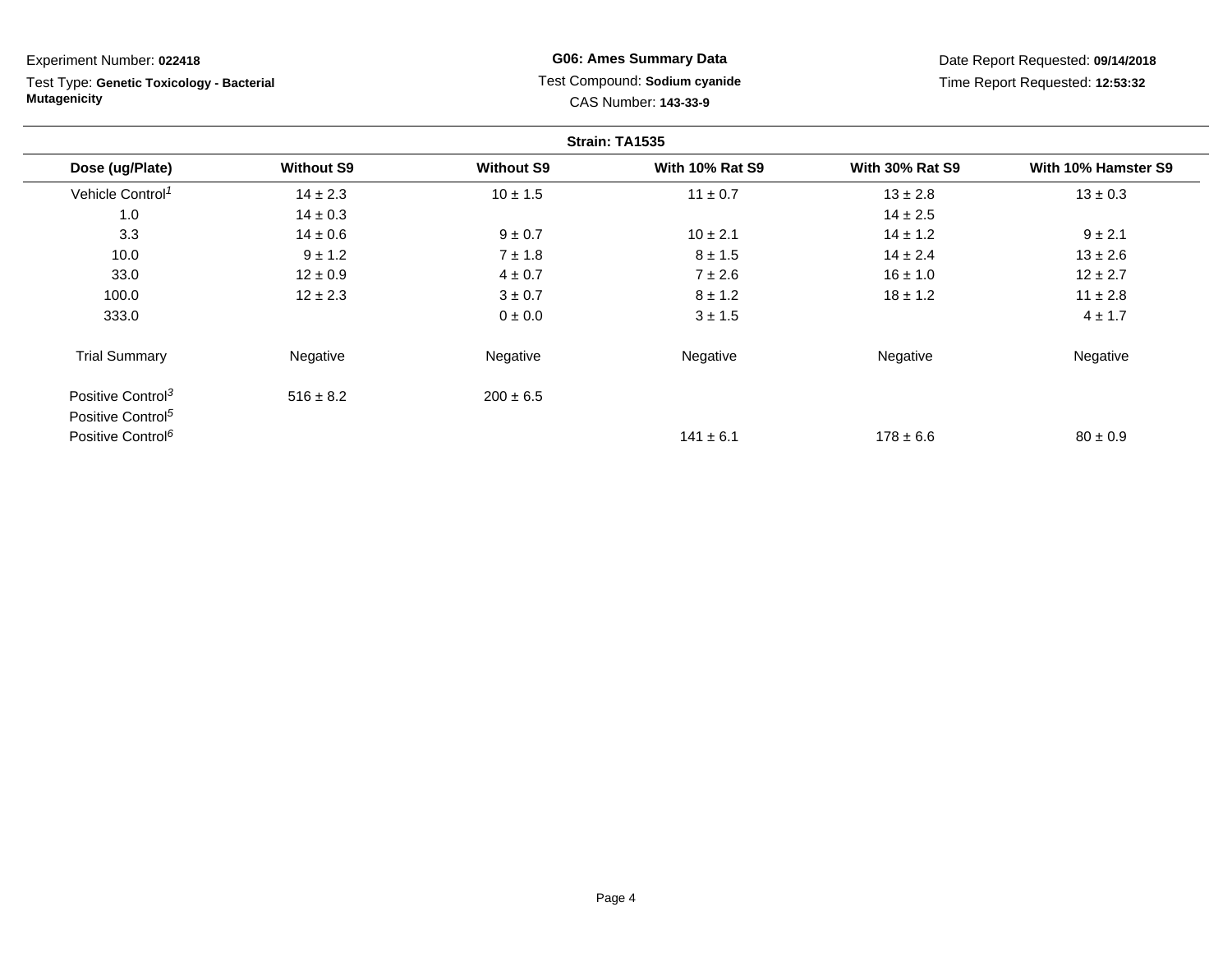Test Type: **Genetic Toxicology - Bacterial Mutagenicity**

#### **Strain: TA1535**

| Dose (ug/Plate)               | With 30% Hamster S9 |
|-------------------------------|---------------------|
| Vehicle Control <sup>1</sup>  | $16 \pm 2.1$        |
| 1.0                           | $21 \pm 2.7$        |
| 3.3                           | $16 \pm 3.0$        |
| 10.0                          | $13 \pm 1.8$        |
| 33.0                          | $19 \pm 3.8$        |
| 100.0                         | $21 \pm 1.2$        |
| 333.0                         |                     |
| <b>Trial Summary</b>          | Negative            |
| Positive Control <sup>3</sup> |                     |
| Positive Control <sup>5</sup> | $92 \pm 6.4$        |
| Positive Control <sup>6</sup> |                     |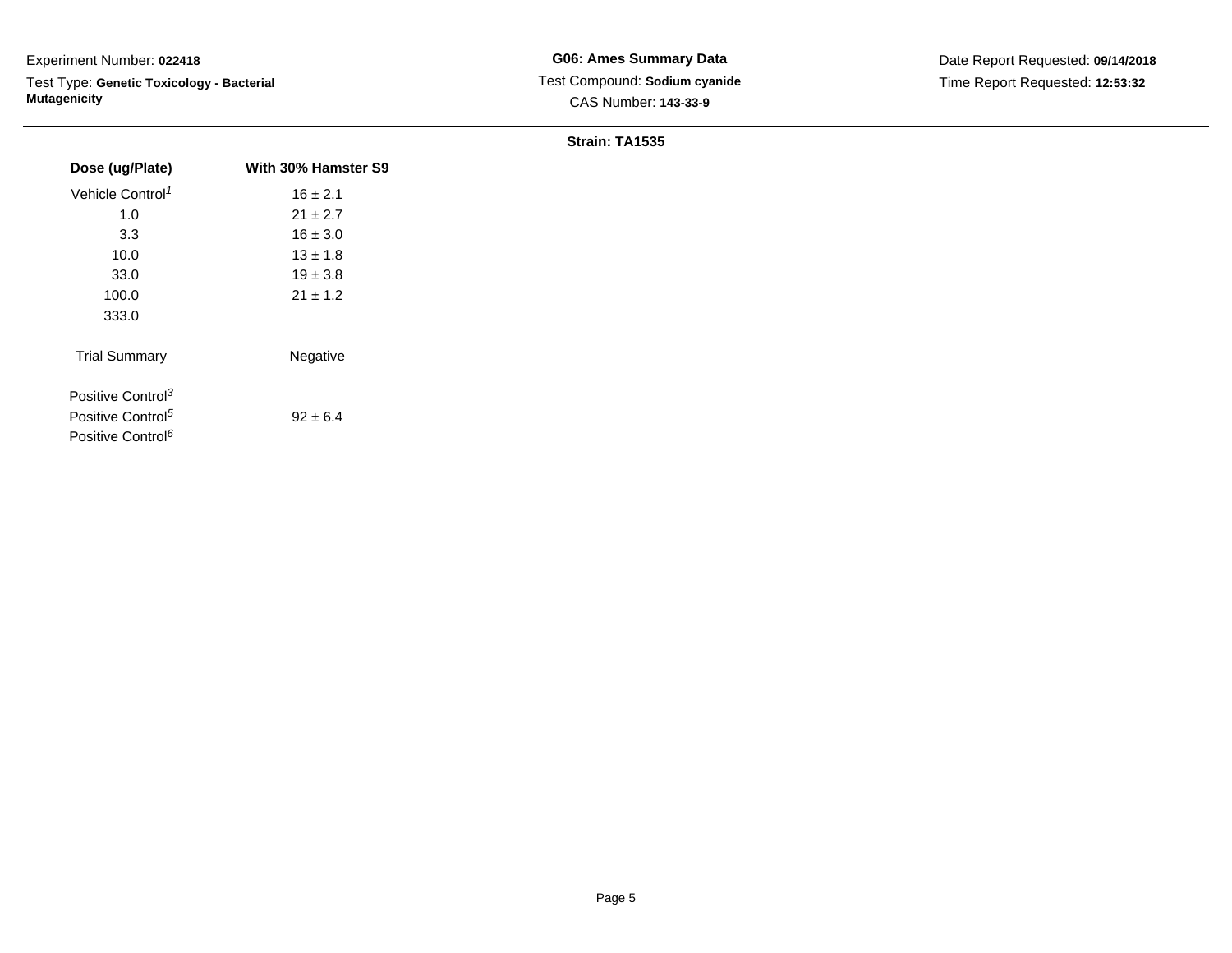Test Type: **Genetic Toxicology - Bacterial Mutagenicity**

# **G06: Ames Summary Data** Test Compound: **Sodium cyanide**CAS Number: **143-33-9**

| <b>Strain: TA97</b>           |                   |                   |                        |                        |                     |
|-------------------------------|-------------------|-------------------|------------------------|------------------------|---------------------|
| Dose (ug/Plate)               | <b>Without S9</b> | <b>Without S9</b> | <b>With 10% Rat S9</b> | <b>With 30% Rat S9</b> | With 10% Hamster S9 |
| Vehicle Control <sup>1</sup>  | 3.2<br>$143 \pm$  | $115 \pm 2.3$     | $134 \pm 8.5$          | $206 \pm 9.2$          | $142 \pm 4.7$       |
| 1.0                           | 119 $\pm$<br>4.5  |                   |                        | $226 \pm 9.5$          |                     |
| 3.3                           | $133 \pm$<br>3.5  | $123 \pm 5.9$     | $144 \pm 4.4$          | $217 \pm 8.0$          | $154 \pm 6.0$       |
| 10.0                          | 119 $\pm$<br>6.2  | $100 \pm 4.5$     | $134 \pm 4.3$          | $192 \pm 3.8$          | $149 \pm 9.4$       |
| 33.0                          | 4.6<br>$130 \pm$  | $106 \pm 5.9$     | $143 \pm 9.1$          | $219 \pm 3.9$          | $156 \pm 7.5$       |
| 100.0                         | $163 \pm$<br>3.0  | $109 \pm 4.9$     | $128 \pm 8.9$          | $229 \pm 7.8$          | $163 \pm 6.6$       |
| 333.0                         |                   | $76 \pm 15.6$     | $116 \pm 7.7$          |                        | $130 \pm 21.5$      |
| <b>Trial Summary</b>          | Negative          | Negative          | Negative               | Negative               | Negative            |
| Positive Control <sup>6</sup> |                   |                   | $1533 \pm 62.5$        | $1097 \pm 43.9$        | $1222 \pm 40.0$     |
| Positive Control <sup>7</sup> | $721 \pm 103.8$   | $355 \pm 32.1$    |                        |                        |                     |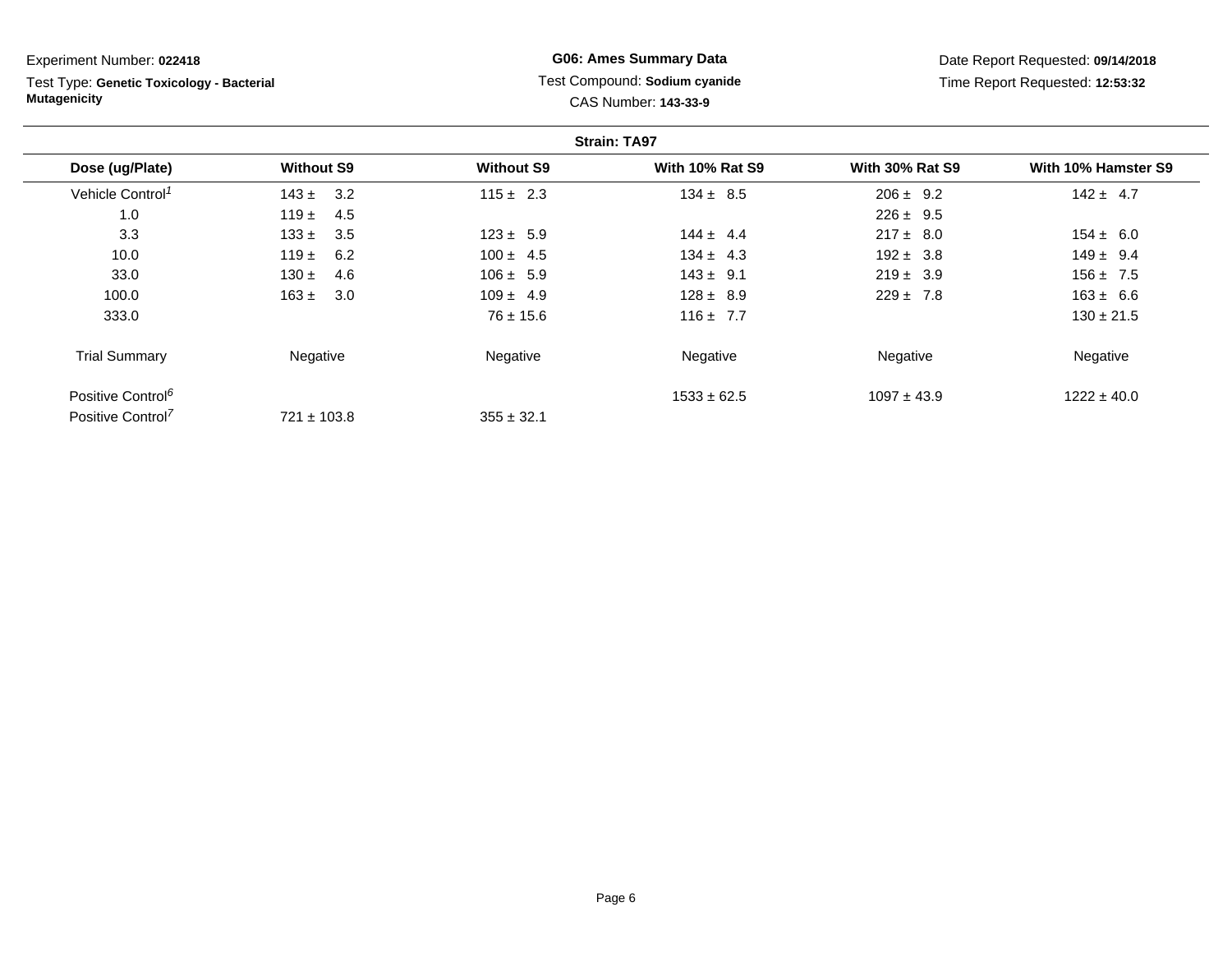Test Type: **Genetic Toxicology - Bacterial Mutagenicity**

**Strain: TA97**

| Dose (ug/Plate)                                                | With 30% Hamster S9 |
|----------------------------------------------------------------|---------------------|
| Vehicle Control <sup>1</sup>                                   | $191 \pm 11.9$      |
| $1.0$                                                          | $167 \pm 12.7$      |
| 3.3                                                            | $167 \pm 9.6$       |
| 10.0                                                           | $179 \pm 9.4$       |
| 33.0                                                           | $173 \pm 9.1$       |
| 100.0                                                          | $179 \pm 5.0$       |
| 333.0                                                          |                     |
| <b>Trial Summary</b>                                           | Negative            |
| Positive Control <sup>6</sup><br>Positive Control <sup>7</sup> | $1900 \pm 122.0$    |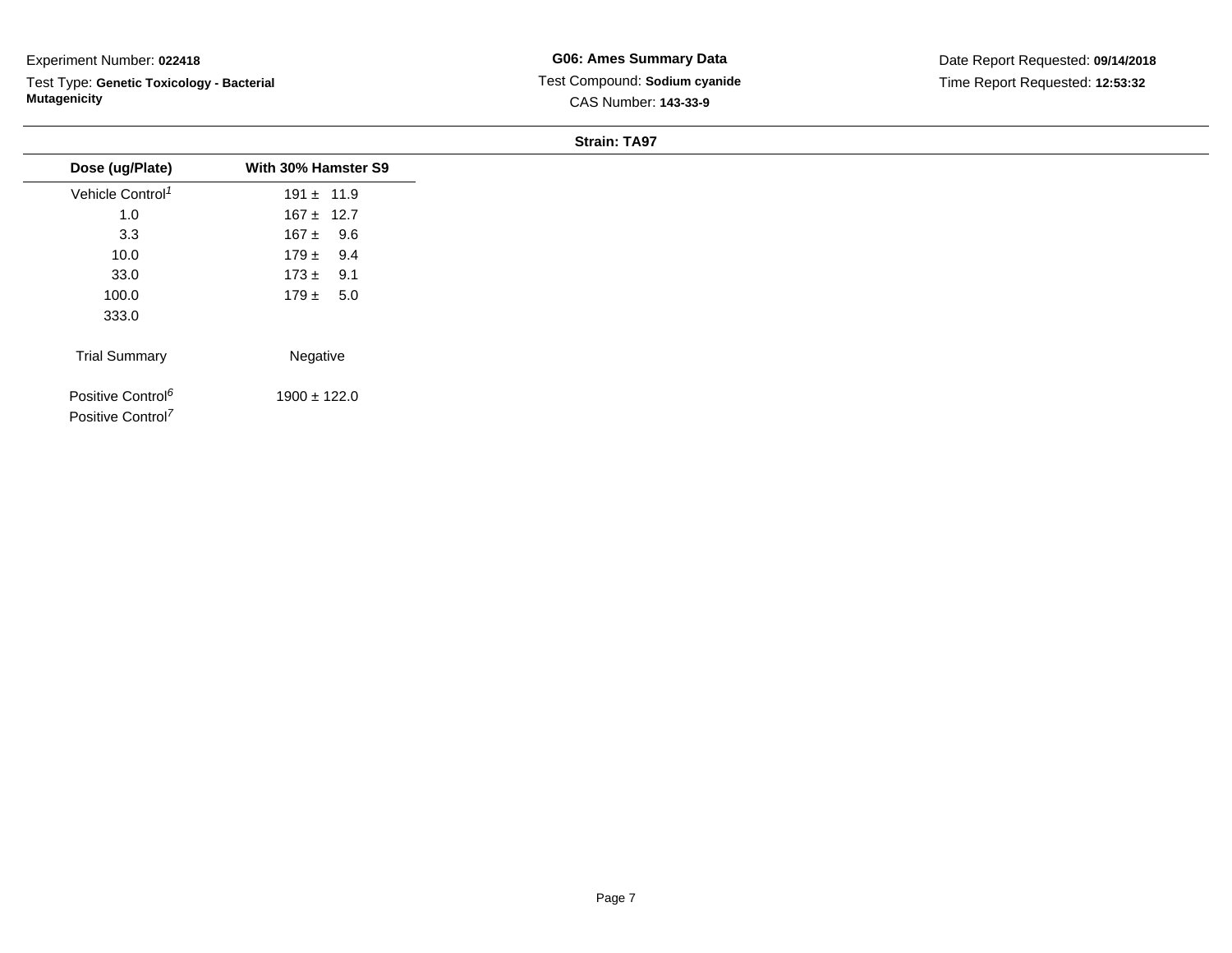Test Type: **Genetic Toxicology - Bacterial Mutagenicity**

### **G06: Ames Summary Data** Test Compound: **Sodium cyanide**CAS Number: **143-33-9**

| <b>Strain: TA98</b>           |                   |                   |                   |                        |                        |
|-------------------------------|-------------------|-------------------|-------------------|------------------------|------------------------|
| Dose (ug/Plate)               | <b>Without S9</b> | <b>Without S9</b> | <b>Without S9</b> | <b>With 10% Rat S9</b> | <b>With 10% Rat S9</b> |
| Vehicle Control <sup>1</sup>  | $19 \pm 1.5$      | $10 \pm 2.3$      | $15 \pm 2.1$      | $18 \pm 3.0$           | $19 \pm 2.3$           |
| 0.3                           |                   |                   | $14 \pm 1.5$      |                        | $19 \pm 3.2$           |
| 1.0                           | $12 \pm 1.5$      |                   | $13 \pm 3.6$      |                        | $23 \pm 2.2$           |
| 3.3                           | $14 \pm 1.5$      | $5 \pm 2.0$       | $16 \pm 3.3$      | $21 \pm 2.6$           | $17 \pm 1.7$           |
| 10.0                          | $14 \pm 1.8$      | $0 \pm 0.0$       | $13 \pm 1.7$      | $12 \pm 2.4$           | $20 \pm 1.5$           |
| 33.0                          | $11 \pm 1.0$      | $1 \pm 1.0$       | $12 \pm 0.7$      | $9 \pm 0.7$            | $17 \pm 1.5$           |
| 100.0                         | $0 \pm 0.0$       | $0 \pm 0.0$       |                   | $3 \pm 0.0$            |                        |
| 333.0                         |                   | $0 \pm 0.0$       |                   | 0 ± 0.0                |                        |
| <b>Trial Summary</b>          | Negative          | Negative          | Negative          | Negative               | Negative               |
| Positive Control <sup>2</sup> |                   |                   |                   | $433 \pm 24.2$         | $199 \pm 8.0$          |
| Positive Control <sup>5</sup> |                   |                   |                   |                        |                        |
| Positive Control <sup>8</sup> | $321 \pm 10.5$    | $253 \pm 67.0$    | $423 \pm 9.7$     |                        |                        |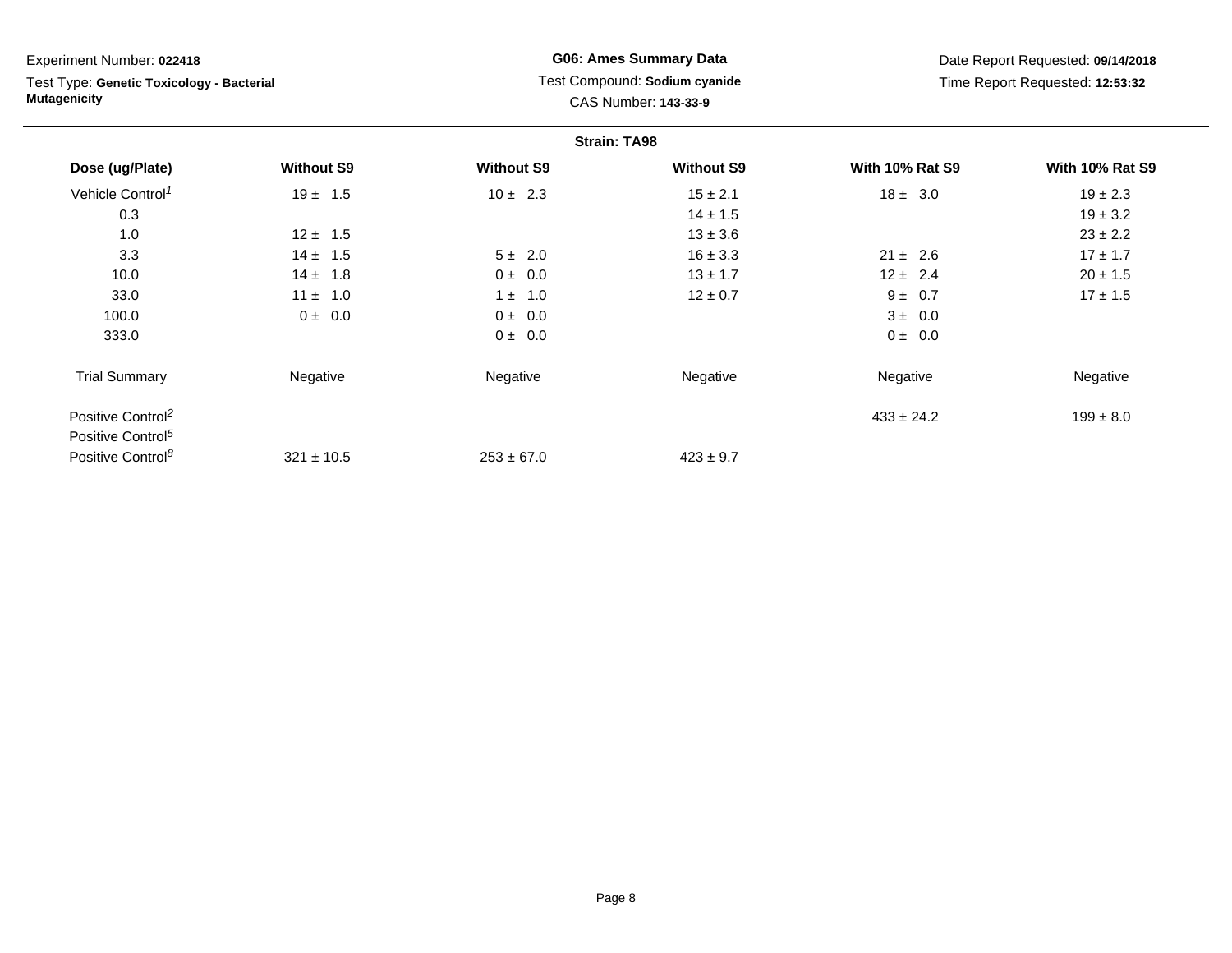Test Type: **Genetic Toxicology - Bacterial Mutagenicity**

### **G06: Ames Summary Data** Test Compound: **Sodium cyanide**CAS Number: **143-33-9**

|                               |                        | <b>Strain: TA98</b> |                     |                     |  |  |
|-------------------------------|------------------------|---------------------|---------------------|---------------------|--|--|
| Dose (ug/Plate)               | <b>With 30% Rat S9</b> | With 10% Hamster S9 | With 10% Hamster S9 | With 30% Hamster S9 |  |  |
| Vehicle Control <sup>1</sup>  | $22 \pm 0.0$           | $18 \pm 2.4$        | $23 \pm 2.5$        | $18 \pm 2.4$        |  |  |
| 0.3                           |                        |                     | $16 \pm 2.2$        |                     |  |  |
| 1.0                           | $24 \pm 2.2$           |                     | $20 \pm 2.0$        | $20 \pm 2.0$        |  |  |
| 3.3                           | $24 \pm 2.6$           | $13 \pm 2.6$        | $16 \pm 3.8$        | $21 \pm 3.2$        |  |  |
| 10.0                          | $23 \pm 1.8$           | $14 \pm 2.9$        | $22 \pm 3.3$        | $24 \pm 1.2$        |  |  |
| 33.0                          | $22 \pm 2.1$           | $8 \pm 0.6$         | $16 \pm 1.5$        | $13 \pm 3.2$        |  |  |
| 100.0                         | $7 \pm 1.5$            | $3 \pm 0.6$         |                     | $7 \pm 2.2$         |  |  |
| 333.0                         |                        | $0 \pm 0.3$         |                     |                     |  |  |
| <b>Trial Summary</b>          | Negative               | Negative            | Negative            | Negative            |  |  |
| Positive Control <sup>2</sup> |                        | $706 \pm 24.1$      | $406 \pm 26.5$      |                     |  |  |
| Positive Control <sup>5</sup> | $407 \pm 46.6$         |                     |                     | $387 \pm 44.5$      |  |  |
| Positive Control <sup>8</sup> |                        |                     |                     |                     |  |  |